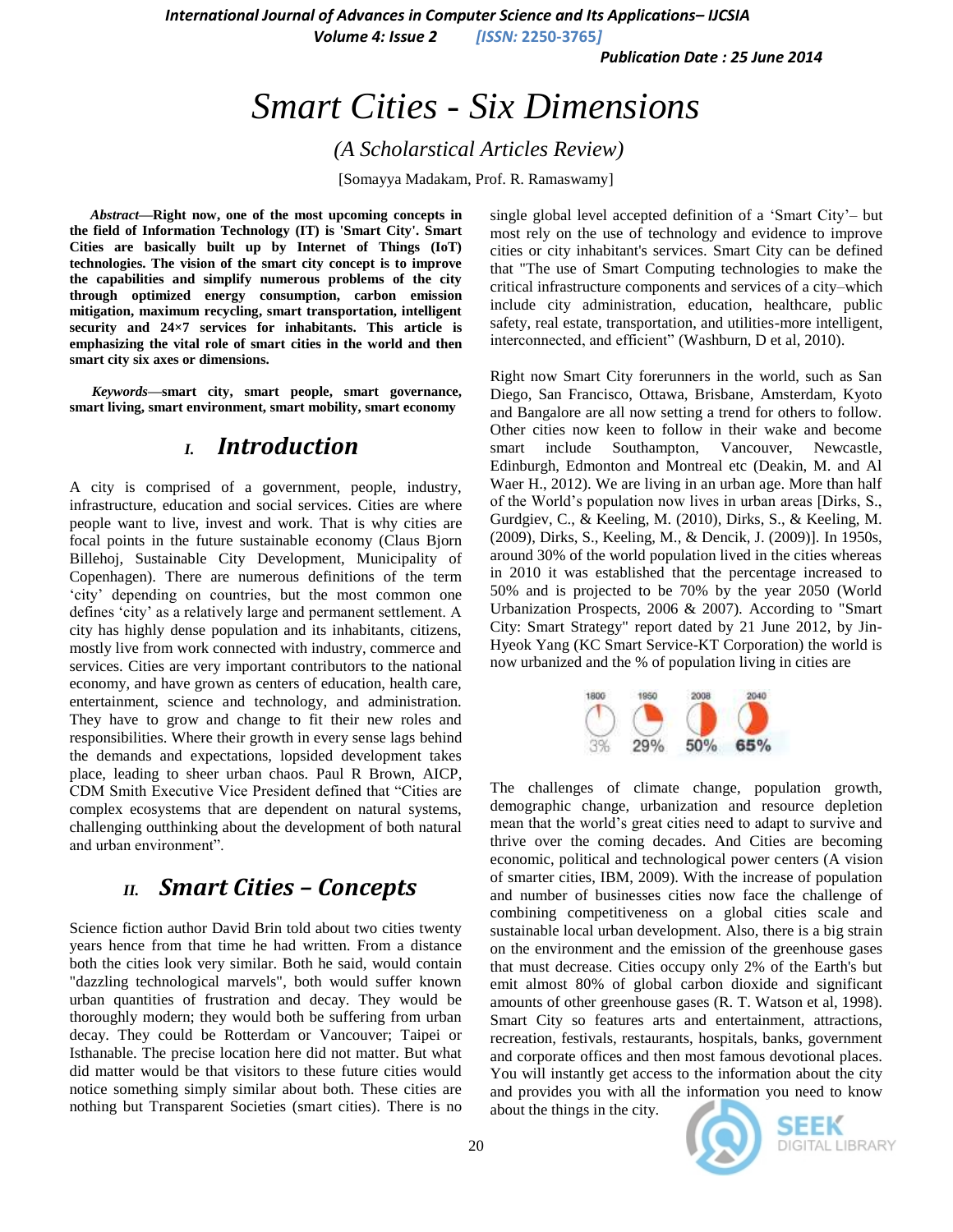# *III. Smart Cities – Dimensions*

Smart Cities can be identified along with six main dimensions (IBM Smart Cities: www.ibm.com/uk/cities), (Giffinger, R et al, 2007). These axes are

(1)Smart Economy **-** Innovation and Competitiveness

(2)Smart Mobility**-** Infrastructure and Transport

(3)Smart Environment **-** Resources and Sustainability

(4)Smart People **-** Creativity and Social Capital

(5)Smart Living **-** Culture and Quality of Life

(6)Smart Governance **–** Participation and Empowerment

### *A. Smart Economy*

The first economist in the true meaning of the word "Economy" was the Scotsman Adam Smith (1723–1790). He defined the elements of a national economy: products are offered at a natural price generated by the use of competition supply and demand - and the division of labour. Later an economy is defined that the total sum of product and service transactions of value between two agents in a region, be it individuals, organizations or states. An economy consists of the economic system, comprising the production, distribution or trade, and consumption of limited goods and services between two agents, the agents can be individuals, businesses, organizations, or governments. Transactions only occur when both parties agree to the value or price of the transacted good, commonly expressed in a certain currency, accessed dated on 04 September, 2013 [\(http://en.wikipedia.org/wiki/Economy\)](http://en.wikipedia.org/wiki/Economy).

In the past, economic activity was theorized to be bounded by natural resources, labor, and capital. This view ignores the value of technology (automation, accelerator of process, reduction of cost functions), and creativity (new products, services, processes, new markets, expands markets, diversification of markets, niche markets, increases revenue functions), especially that which produces intellectual property which is nothing but Smart Economy. The smart economy characteristics basically include a focus on high quality education system, publicly funded scientific research, attractive corporate fiscal incentives including tax breaks and great infrastructure including high quality domestic and international connections, pervasive broadband and excellent public services including in particular health care. Now many countries are already started their version of a smart economy i.e Denmark, Singapore, Netherlands, Ireland and Finland.

## *B. Smart Mobility*

The smart mobility framework emphasizes on travel choices, healthy, lovable communities, reliable travel times for people and freight and safety for all users. The objective of smart mobility supports the goals of climate change intervention and energy security, traffic management in real time, management of passenger transport means, management of car parks, fleet management, management of the use of bicycles, payment of tolls, support in the use of electric vehicles, tracking applications and logistics, car sharing services, etc. This can be achieved through foundations for Caltrans [Caltrans is the

state agency responsible for highway, bridge, and rail transportation planning, construction, and maintenance] and partner agencies to actively and successfully purse the smart mobility objectives and gain its many other travelling benefits. There are various smart mobility solutions upcoming or came in the smart cities including video surveillance and Intelligence analysis i.e. traffic detection, incident detection, license plate recognition, emergence command, customer service, passenger reservation system, multimedia.

Day by day embedded computer systems are increasingly being used within vehicles. This helps to improve their operation such as automatically controlling or providing assisted control, in which the driver still has control, of the antilock brakes, air-bag inflation, cruise speed, in vehicle climate, collision avoidance breaking etc. Locationdetermination computer systems (GIS) also enable vehicles and goods to be remotely tracked and interested parties to be informed of their schedule. Some transport systems can be automatically guided along tracks and controlled, with no drivers. In some cases the stations themselves are unmanned too. Buses, Trains, Flights and Water transport services can be designed about the status of arriving and departing vehicles to inform waiting passengers. Current transport information can now be distributed much more and accessed much more conveniently, e.g. by mobile device or other PDAs and transport way - points such as bus stops. In smart cities, tickets to provide authorization to travel are also becoming smarter. In some cases, electronic tickets can be requested, paid for and issued remotely. Smart tickets can also be designed to be paybefore and to support contact less verification at passenger entry and exit points like in Delhi metro systems.

Passengers, conductors, drivers, pilots and guards are getting more Internet access while they are in the moving smart vehicles such as buses, trains, boats, planes and other personal vehicles. Once connected to the Internet, not only can internet data be accessed from the vehicle, but also vehicles can be monitored and various environmental information generated within the vehicle/s by embedded RFID, computers, sensors, CCTV or cameras can be uploaded to the Internet. The Internet CAR (Internet Connected Automobile Research) project at Keio University, Japan, from 1995 onwards, has been investigating on how vehicles can be connected to the Internet in a transparent manner.

## *C. Smart Environment*

As per Paddy Nixon, Simon Dobson and Gerard Lacey in their research article "Managing Smart Environments" the smart space or environment is defined that it is a region of the real world that is extensively equipped with sensors, actuators and computing components. There are many more definitions, which are listed some more as follows "Sensing, Computing, Communicating and controlling the overall structure within or among the Things, People or Cities is called smart environment" and "Several smart environment devices can adapt to human activities. Doors of buildings, lighting of



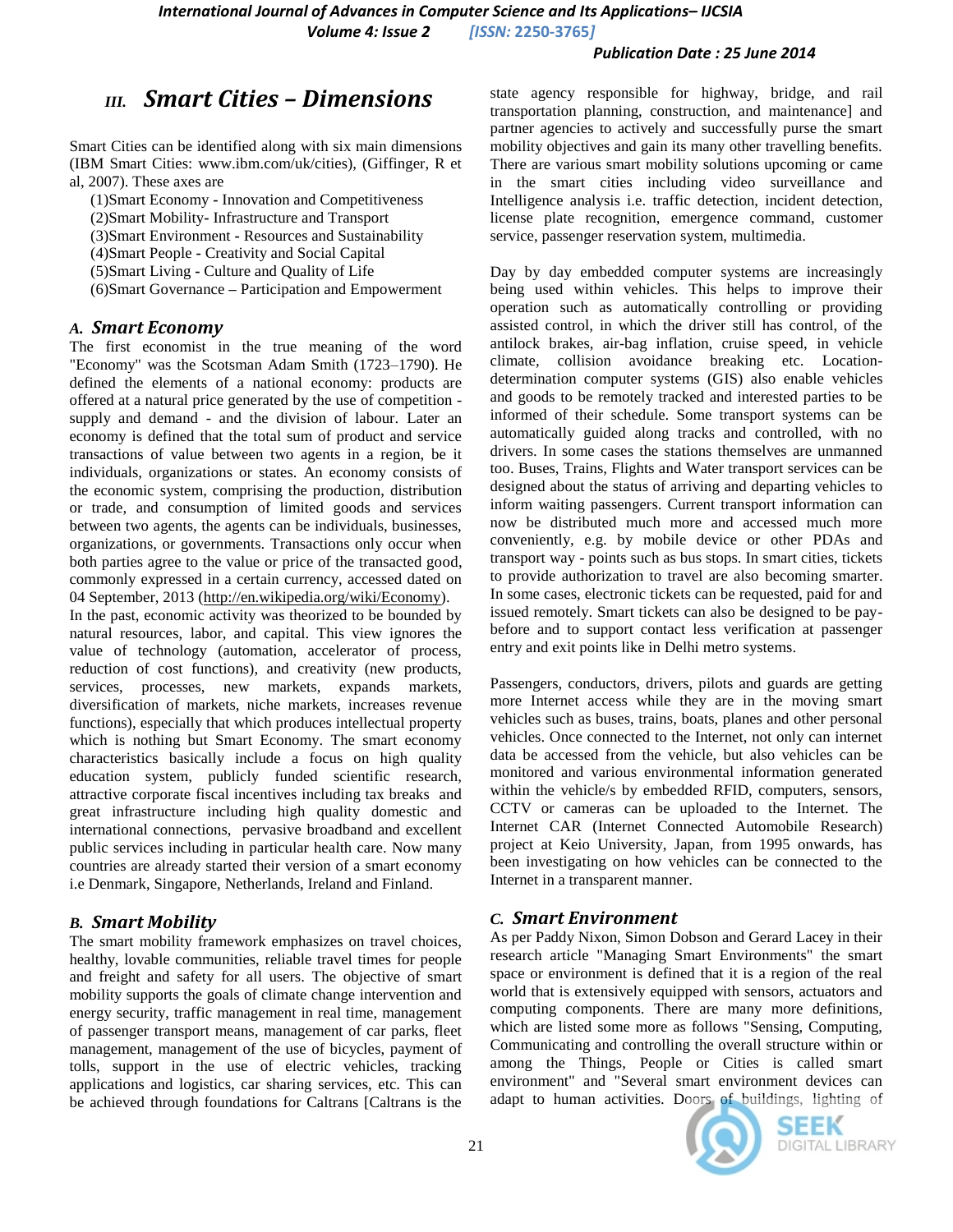#### *International Journal of Advances in Computer Science and Its Applications– IJCSIA Volume 4: Issue 2 [ISSN:* **2250-3765***]*

#### *Publication Date : 25 June 2014*

houses, taps of water tanks and air ventilation of offices etc… can be designed to detect the presence of humans, to be activated by them and to adapt to them". The realization of the Internet of Things due to technological advances, both in software and hardware, has led to the potential for networkenabled objects with sensing and actuating capabilities in diverse environments, known as Smart Environments. From environment monitoring and military applications, to health care and event tracking applications, both the diversity and complexity of the nodes themselves and their networked applications have increased immensely (Yick et al., 2008). A combination of consumer demand for more efficient integrated systems and a steep drop in the price of hardware fuelled by manufacturing process improvements has resulted in a noticeable upward cycle of research in the field of networks that not only sense the data but also provide automated reaction to specific situations known as Wireless Sensor and Actuator Networks (Akyildiz & Kasimoglu, 2004). The Cyber-Physical System for Smart Environment (such as Smart Home, Smart Office, and Smart Building) (D. De et al, 2012) can: reason intelligently, act autonomously, and respond to the application needs in a context-aware manner (D. Cook and S. Das (2004)). Smart environments, such as smart homes or domestic systems, have the potential to support people in many of their ordinary activities, by allowing complex control strategies for managing various capabilities of a house or a building: lights, doors, temperature, power and energy, music, etc. Such environments, typically, provide these control strategies by means of computers, touch screen panels, mobile, tablets or In-house Displays (Dario Bonino, et al, 2012).

### *D. Smart People*

The availability and quality of the ICT infrastructure is not the only definition of a smart or intelligent city. Other definitions stress the role of human capital and education in urban development. Berry and Glaeser (2005) and Glaeser and Berry (2006) show, for example, that the most rapid urban growth rates have been achieved in cities where a high share of educated labour force is available. In particular Berry and Glaeser (2005) model the relation between human capital and urban development by assuming that innovation is driven by entrepreneurs who innovate in industries and products which require an increasingly more skilled labour force. In order for the technological and political ambitions of Smart Cities to be implemented a very successfully, citizen acceptance and inclusion is vital. Citizens are the primary reason for the existence of the city and its policies. A key element in the development of smarter cities, therefore, is the inclusion of especially smart people in the Smart City creation. Smart people create and pursue S.M.A.R.T. goals; they are Specific, Measurable, Attainable, Relevant and Timely.

But with respect to Smart Cities, the smart people concept comprises various factors like affinity to lifelong learning, social and ethnic plurality, flexibility, creativity, cosmopolitanism or open-mindedness, and participation in public life. Problems associated with urban agglomerations can be solved by means of creativity, human capital, cooperation among relevant stakeholders, and their bright scientific ideas: in a nutshell, "smart solutions" (Caragliu, A. et al, 2009). For smart city, Malek, J. A. (2009) emphasizes that the importance of human ware, which represents cognitive or creative capability and human skills. Smart city bolsters a creative environment (Yigitcanlar, T. & Velibeyoglu, K. (2008). The category of human factors also includes social inclusion of various urban residents in public services, soft infrastructure (knowledge networks, voluntary organizations, and crime-free environments), urban diversity and cultural mix, social / human / relational capital, and knowledge.

### *E. Smart Living*

**(1) Smart Homes:** Cook and Youngblood (2008) stated that Smart Homes be "able to acquire and apply knowledge about its inhabitants and their surroundings in order to adopt to the inhabitants and meet the goals of comfort and efficiency". Initially, Smart Homes were houses with the sole ability to monitor and adjust environmental systems like heating and lighting, but Ricquebourg et al. (2006) asserted that since technologies have developed further, "any electrical component within the house can be included in the system". A smart house has all home appliances and these appliances are connected to HAN (Home Area Networks) or Personal Area Networks (PAN) and then to Internet to communicate in pervasively with one another and with the homeowner or people who are living in it. As Electrical Reading meters are smart devices- these in the homes and utilize electricity, it can be connected to the home"s network and respond at your management. And these could be monitored or controlled by computer or remote management or by voice, the home network responds once you command it. With this kind of automation, it would be like having a personal assistant who is usually at your back and call. Smart houses increase convenience and security in smart cities. Deleawe et al. (2010) noted the importance of monitoring air quality indoors so as to mitigate health problems. Though changing our home into this kind of smart home, automation could give a fortune; the benefits will be well worth the investment.

**(2) Smart Things**: Smart Things make it easy to connect the things in your physical world to the Internet. Smart Things places the world of connected things at your fingertips. Smart Things are more convenient, secure, safe and efficient. Smart Things can make things more intelligent, automate, monitor and control. We call smart any physical object connected to the web with some sensing capabilities (Giulia Biamino, 2012). They are (1) Detect users and the social connections between them (2) Access user's data (3) Infer social context according to user's network topology, preferences & features (4) Infer social goals according to the social context and the user model (5) Coordinate their behaviour (6) Provide a context driven output. Based on practical experimentation and prototyping, smart objects are classified into three kinds (G.Kortuem et al, 2010)

(1) Activity-aware objects: Amount of work performed to convert I/P into O/P

(2) Policy–aware objects: The basic protocols by which government / System Admin

(3) Process-aware objects: A series of actions, motions